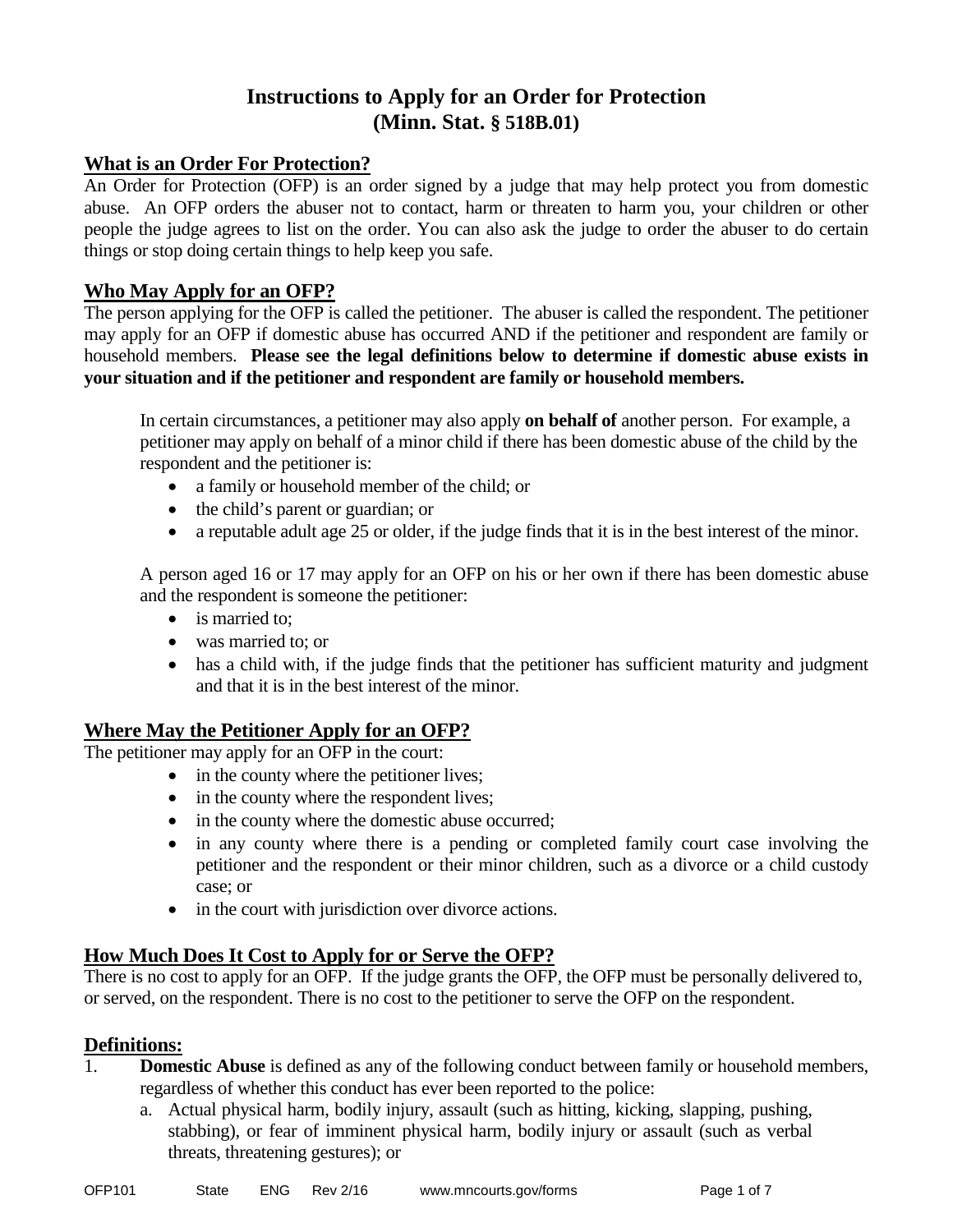- b. Terroristic threats (such as a threat to kill, break bones, or threatening someone with a knife or a gun); or
- c. Criminal sexual conduct with an adult (such as forced sex or forced contact with intimate body parts, even if the parties are married) or any form of sexual contact with a child; or
- d. Interference with an emergency call (intentionally interrupting or preventing someone from placing an emergency call.)

#### 2. **Family or household members** are defined as:

- a. Married persons
- b. Persons who were married but are now divorced
- c. Parents, children
- d. Persons related by blood or adoption (such as brothers, sisters, uncles, aunts, or grandparents)
- e. Persons who live together now or who lived together in the past
- f. Persons who have a child together, even if they have not been married or lived together
- g. Persons who have an unborn child together

h. Persons involved in or who were involved in a significant romantic or sexual relationship (regardless of sexual orientation)

**If your application DOES NOT involve "domestic abuse" AND "family or household members" as defined above, you cannot apply for an OFP. However, you may still be able to apply for a Harassment Restraining Order (HRO). Please ask at the court administrator's office for HRO forms and instructions to see if you qualify**.

**If your complaint DOES involve "domestic abuse" AND "family or household members," you may complete the Petitioner's Affidavit and Petition for Order for Protection (Form OFP102) according to the following instructions.**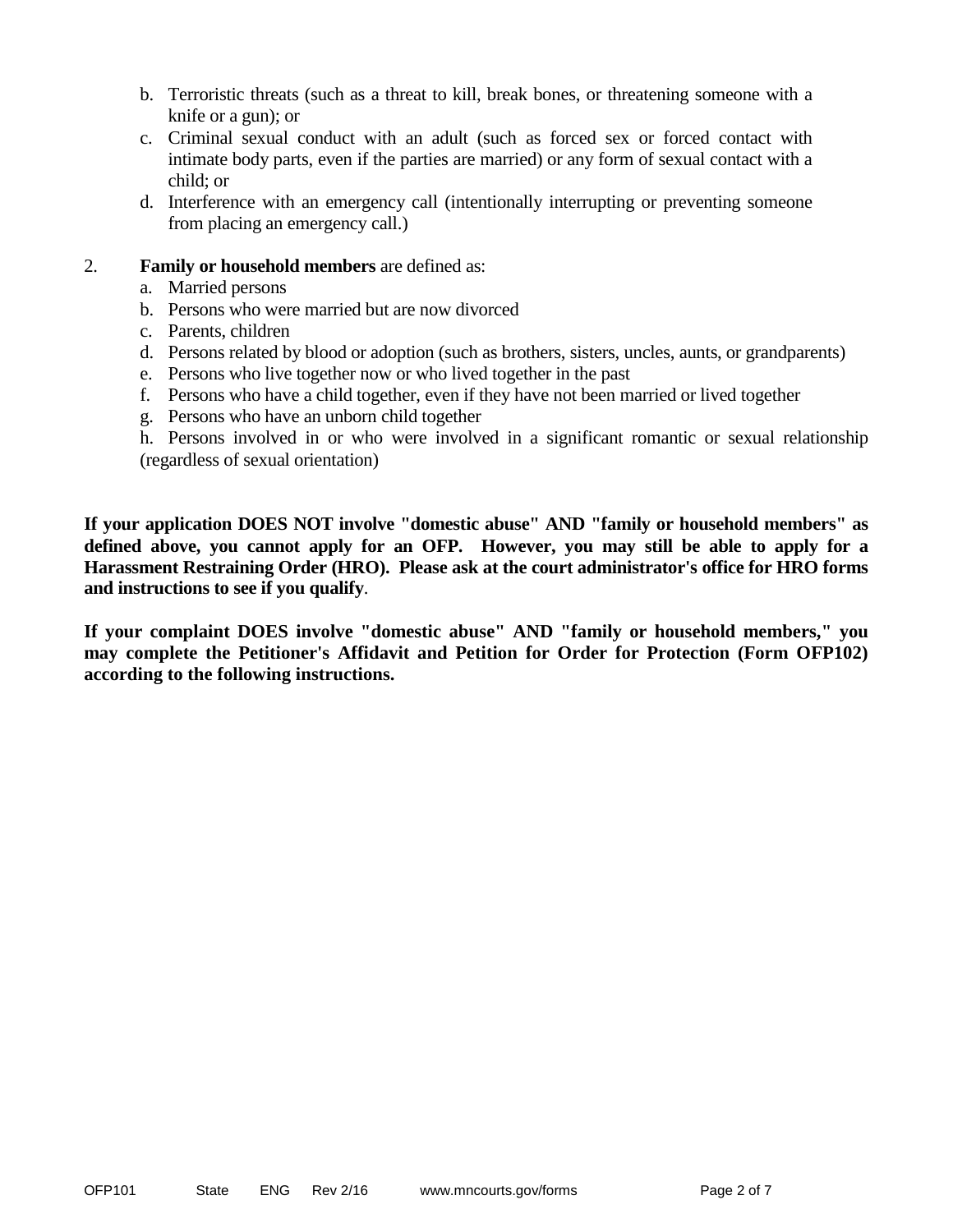# **Instructions for Completing "Petitioner's Affidavit and Petition for Order for Protection"**

Helpful materials may be found at your public county law library. For a directory, see <http://mn.gov/law-library/research-links/county-law-libraries.jsp> . For more information, contact your court administrator or call the Minnesota State Law Library at 651-296-2775.

Courts must provide simplified forms and clerical assistance to help you with the writing and filing of this form. Court staff cannot provide you with legal advice.

Please consider talking with an advocate to learn more about applying for an OFP and to help you stay safe. An advocate may also be able to connect you with an attorney experienced with helping people in your situation. To be connected with an advocate, you may call the Day One® MN Domestic Violence Crisis line at 1.866.223.1111.

In the box marked "County," write the name of the county in which you are applying for the OFP.

Court administration staff will fill in the "Judicial District" and "Court File Number" box.

On the line above the word "Petitioner," write your own name. If you are seeking protection for yourself, check the box that states, "and for her/himself." If you are applying on behalf of another person or persons, write those persons' names on the lines below the words "On behalf of." On the line above the word "Respondent," write the name of the person you want to be protected from.

# **THE NUMBERS OF THESE INSTRUCTIONS ARE THE SAME AS THE NUMBERS ON THE AFFIDAVIT AND PETITION (FORM OFP102)**

## **Petitioner, Protected Person and Respondent Information**

- 1. Check the box next to all of the people that need protection. You may check more than one box.
- 2. Write your name, complete address, race, gender and date of birth. **If you do not want the respondent to know your address, or if you do not want your address to be part of the public file, DO NOT WRITE YOUR ADDRESS HERE; instead, check the box indicating you want your address kept confidential and provide your address separately to court staff on the Confidential Address/Phone Request form OFP107.**
- 3. If you want to be notified by email when the respondent is served with the OFP, include your email address in this section.

Please note that this is the only email you will receive from the court about the OFP unless you have signed up to receive other court notices via email. It will only be possible for the court to notify you by email when service information is received by the court from law enforcement. A technical or other error could occur preventing the successful delivery of the email. You have other options to learn of the service of the OFP on the respondent, including contacting law enforcement directly. The email address you provide must be valid in order to receive this notification of service. This email address will be seen by the respondent.

4. Write the name, complete address, race, gender and date of birth of the respondent. If you do not know the respondent's exact date of birth, give an approximate age or approximate date of birth. If the respondent is a minor, write the name and address of the respondent's parent or legal guardian.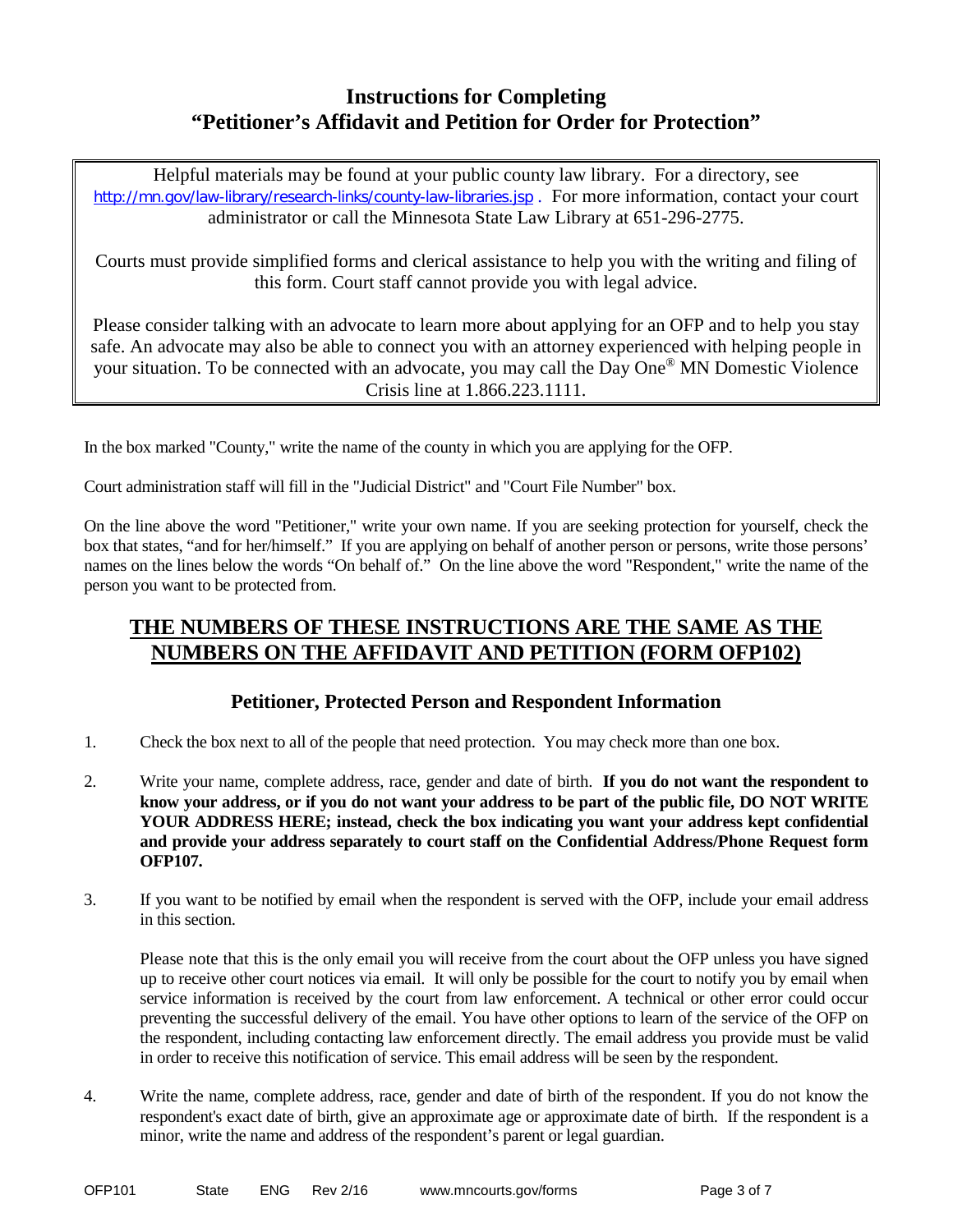- 5. List all of the persons that need protection other than you, if any. Then, complete the chart with the information required for each person you have listed.
- 6. List all minor children that you and respondent have together, biological or adopted, who you did not already list at #5, if any.
- 7. List all minor children living with you, who you did not already list at #5 or #6, if any.
- 8. Check all of the boxes that describe your relationship to the respondent or the relationship between other persons needing protection and the respondent. To qualify for an OFP, you only need to meet one of these requirements. If you check the last box, "Significant romantic or sexual relationship," you must also fill in the blanks next to it.

## **Current or Prior OFP and Case Information**

- 9. This section needs to be completed if you or other persons needing protection have an OFP **in effect now** with the respondent. Answer all of the questions here, if known.
- 10. This section needs to be completed if you or other persons needing protection have had an OFP **in effect in the past**. Write the court file number and the county and state where the past OFP was filed, if known.
- 11. If you and the respondent have been jointly involved in other Court cases, check the box(es) of the types of cases and write the case type, number, state and county, year the cases were filed and the names of any children involved, if known.

#### **Abuse Information**

12. Write details about the most recent domestic abuse committed by the respondent. See the DEFINITIONS on Page 1 of these Instructions to be sure that what you describe are acts of domestic abuse. If possible, answer the questions provided. Be as specific as possible. Include the date or approximate date that the abuse occurred.

**If you need more room to write about the domestic abuse, you may use the "Attachment for Description of Additional Abuse" on page 12 of Form OFP102. You may also use an additional sheet of paper to describe the abuse. Please provide the court administrator with any additional sheets of paper describing the abuse.**

- 13. If there is a history of abuse between you or other persons needing protection and the respondent, briefly describe that abuse here.
- 14. Write why you believe that the domestic abuse will continue and why you or other persons needing protection are in immediate danger from the respondent.
- 15. Check yes if the respondent works or attends school at the same place where you or other persons needing protection work or attend school. Check no if the respondent does not work or attend school at the same place as you or other persons needing protection.

## **Requests for Relief – No Hearing Required**

You may ask the judge to order the respondent to do certain things or to stop doing certain things to help keep you safe. This is called "requesting relief." Some types of relief can be ordered by the judge without requiring a hearing, but other types of relief require a hearing to be held.

16. This section details the type of relief that the judge can order WITHOUT requiring a hearing. Please read this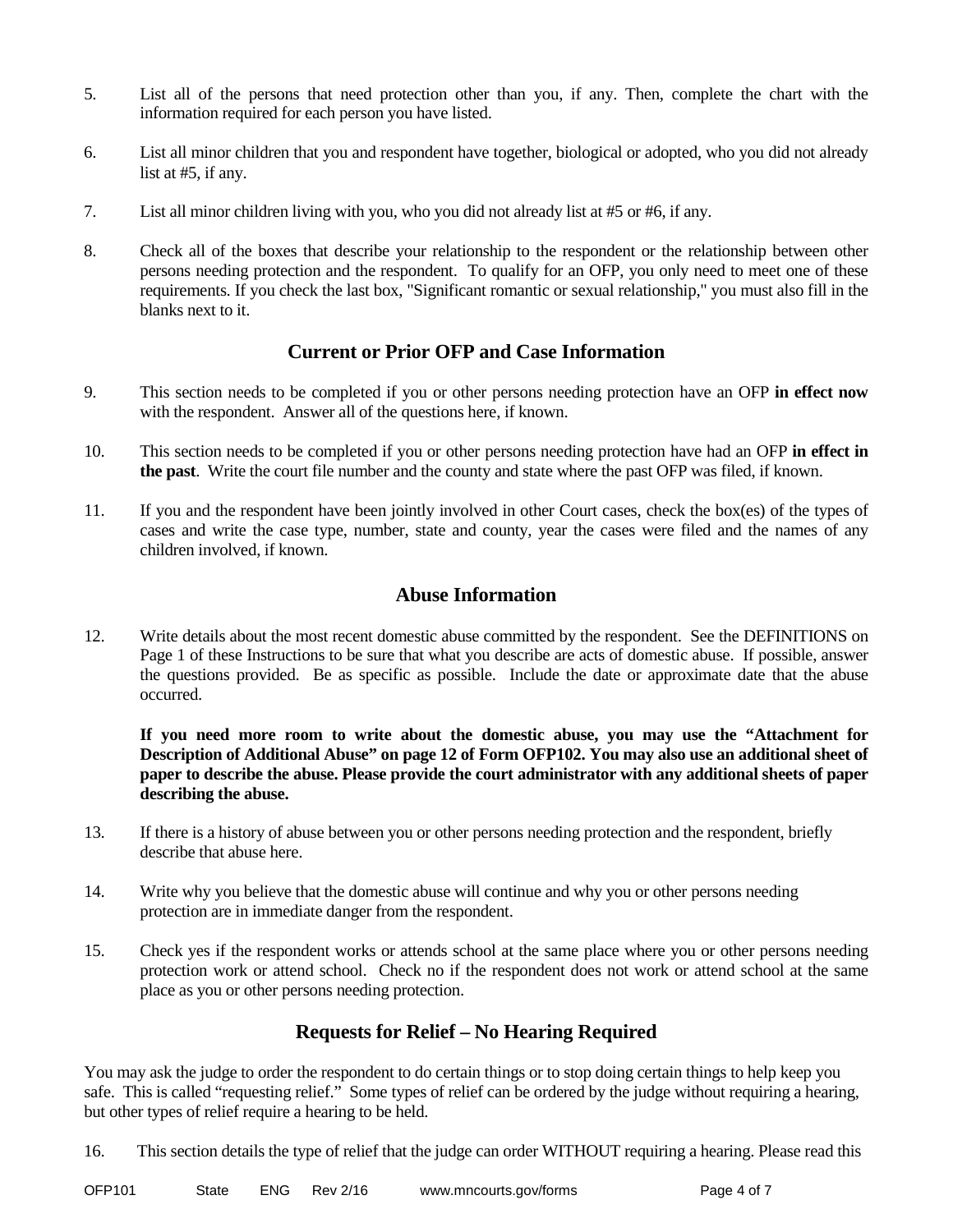section carefully before requesting relief. You may check more than one box.

It is possible that the judge will not grant the OFP. If this happens, you have the right to request a hearing so that you can explain to the judge why the OFP should be granted. The respondent has the right to be present at a hearing. Some petitioners do not want to do this because they do not want the respondent to find out they applied for an OFP. If this is the case, check the box in this section stating that you do not want a hearing.

THE JUDGE MAY DECIDE THAT A HEARING IS REQUIRED EVEN THOUGH YOU DO NOT WANT A HEARING TO BE HELD. THE RESPONDENT ALSO HAS THE RIGHT TO REOUEST A HEARING SO IT IS POSSIBLE THERE WILL BE A HEARING SCHEDULED WITHIN THE NEXT FEW WEEKS EVEN IF YOU DO NOT REQUEST A HEARING OR INDICATE ABOVE THAT YOU DO NOT WANT A HEARING. IF THE RESPONDENT DOES REQUEST A HEARING, THE COURT WILL MAIL A NOTICE OF THE HEARING DATE TO YOU AT LEAST 5 DAYS BEFORE THE HEARING. THE COURT MUST HAVE YOUR CURRENT ADDRESS AT ALL TIMES TO ENSURE THAT YOU GET ALL REQUIRED NOTICES.

- a. Check this box if you want the judge to grant an OFP right away. This is called an Ex Parte Order for Protection.
- b. Check this box if you want the judge to order the respondent not to cause you or the protected persons physical harm or fear of physical harm.
- c. Check this box if you want the judge to order the respondent not to have any contact with you or the protected persons. If you need to have some limited contact with the respondent, specify under what circumstances contact with the respondent is okay. For example, some petitioners may feel that email contact with the respondent for the purposes of arranging parenting time only is okay.
- d. This section asks questions about whether or not the respondent may come to your home or other places where you or protected persons live or spend time. If there is an exception, please write what the exception is. For example, if it is okay for the respondent to park at the curb in front of your home to exchange the children, write that in the "except as follows" section.

#### **If you do not want the respondent to know your address, or if you do not want your address to be part of the public file, DO NOT WRITE YOUR ADDRESS HERE; instead, check the box indicating you want your address kept confidential and provide your address separately to court staff on the Confidential Address/Phone Request form OFP107.**

- e. Check this box if there is a work address that you want the respondent to be ordered not to enter, and list the employer's name and address and any exceptions here.
- f. Check this box if there is an additional address that you want the respondent to be ordered not to enter, and list that address and any exceptions here. For example, some petitioners write a daycare address here.
- g. Check this box if you want the judge to order that the respondent continue all insurance coverage which is currently available to you or protected persons without making any changes.
- h. Check this box if you want the judge to order that the possession and care of a pet or a companion animal be given to a particular person. Please provide the name, type and location of the pet or companion animal.
- i. Check this box if you want the judge to order the respondent not to abuse or injure the pet or companion animal you described in section (h).
- j. Check this box if you want the judge to direct the local police or sheriff to provide you with assistance, and be specific about the type of assistance you need. For example, some petitioners request the judge to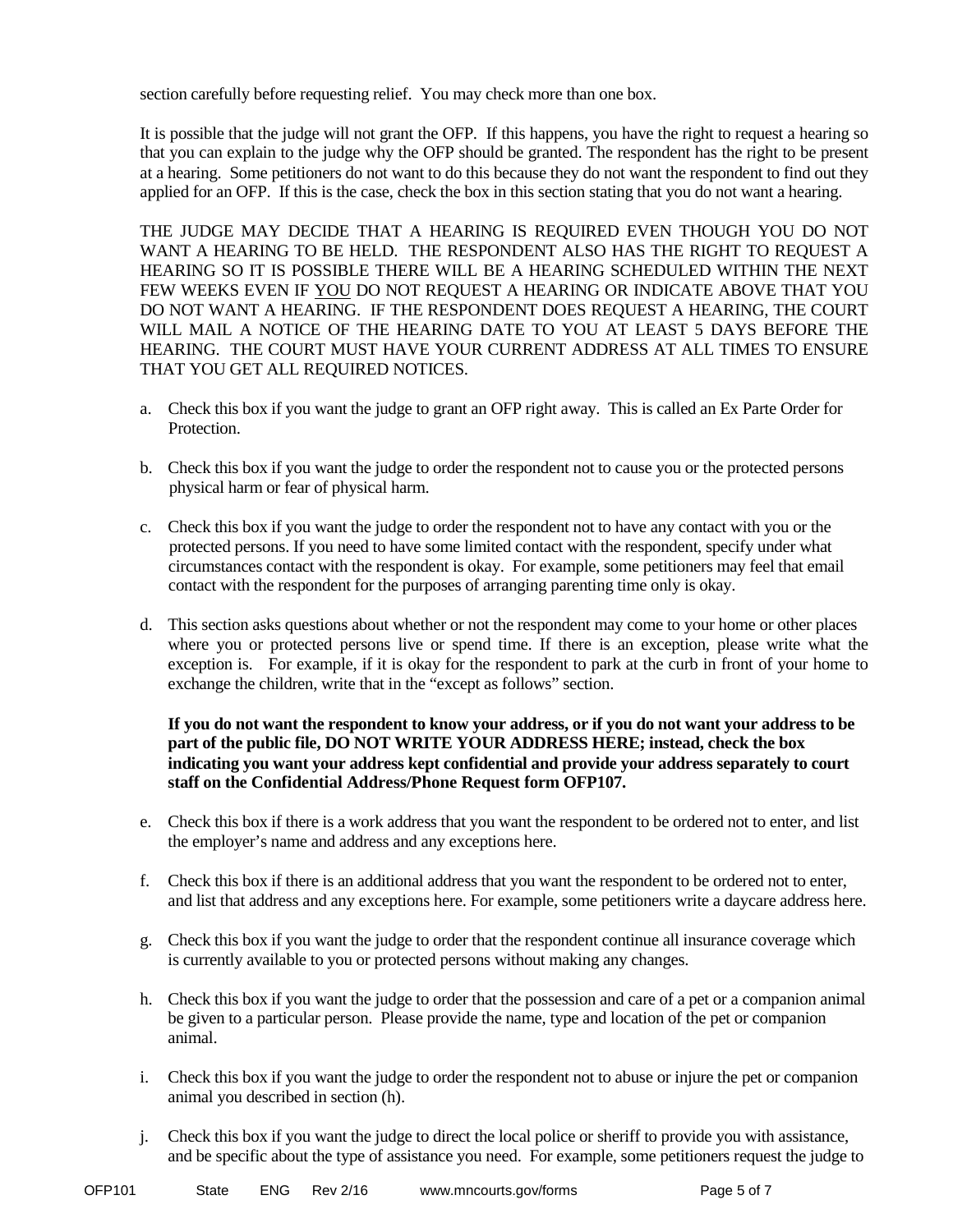have the police or sheriff provide protection while the petitioner removes personal items from a home shared with the respondent.

k. This section allows you to write in a form of relief that was not previously listed. It is up to the judge to decide whether the additional relief you write in this section requires a hearing or not.

## **Requests for Relief – Hearing Required**

- 17. This section details the type of relief that the judge can order only after a hearing has been held. Please read this section carefully before requesting relief. You may check more than one box.
	- a. Check this box if you want to the judge to give you temporary custody of joint minor children. If you check this box, you must also answer question 18.
	- b. Check this box if you want the judge to order the respondent to temporarily pay you a reasonable amount of money to support your joint minor children. If you check this box, you must also answer question 19.
	- c. Check this box if you want the judge to order the respondent to temporarily pay you a reasonable amount of money to help you pay living expenses, like rent or food. If you check this box, you must also answer question 19.
	- d. Check this box if you want the judge to award you the temporary use and possession of personal property. If you check this box, you must describe the property. Please list what the property is and where the property is located.
	- e. Check this box if you want the judge to order the respondent not to dispose of or destroy personal property. If you check this box, you must describe the property. Please list what the property is and where the property is located.
	- f. Check this box if you want the judge to order the respondent to pay you for expenses resulting from the abuse. Expenses may include medical bills or the cost to replace or repair destroyed or damaged property. If you check this box, you must also answer question 20.
	- g. Check this box if you want the judge to order the respondent to attend counseling, alcohol or drug treatment, or obtain a mental health evaluation.
	- h. Check this box if you want the judge to order the respondent not to possess firearms or ammunition. Under federal law, it is a crime for the respondent to possess or transport firearms or ammunition while there is a "qualifying protective order" in place. In order for an OFP to be a "qualifying protective order," a hearing must be held and other requirements must also be met. If you have concerns about this question, or how your safety may be affected by the respondent's access to firearms or ammunition, please speak with an advocate or an attorney. To be connected with an advocate, you may call the Day One MN Domestic Violence Crisis Line at 1.866.223.1111.
	- i. Check this box if you want the judge to grant the OFP for a period of up to 50 years. Check the box that states why you qualify for an OFP for a period of up to 50 years. You may qualify if:
		- 1. The same respondent violated a prior OFP protecting you two or more times (a violation does not have to result in a conviction); or
		- 2. You have had two or more OFPs against the same respondent.